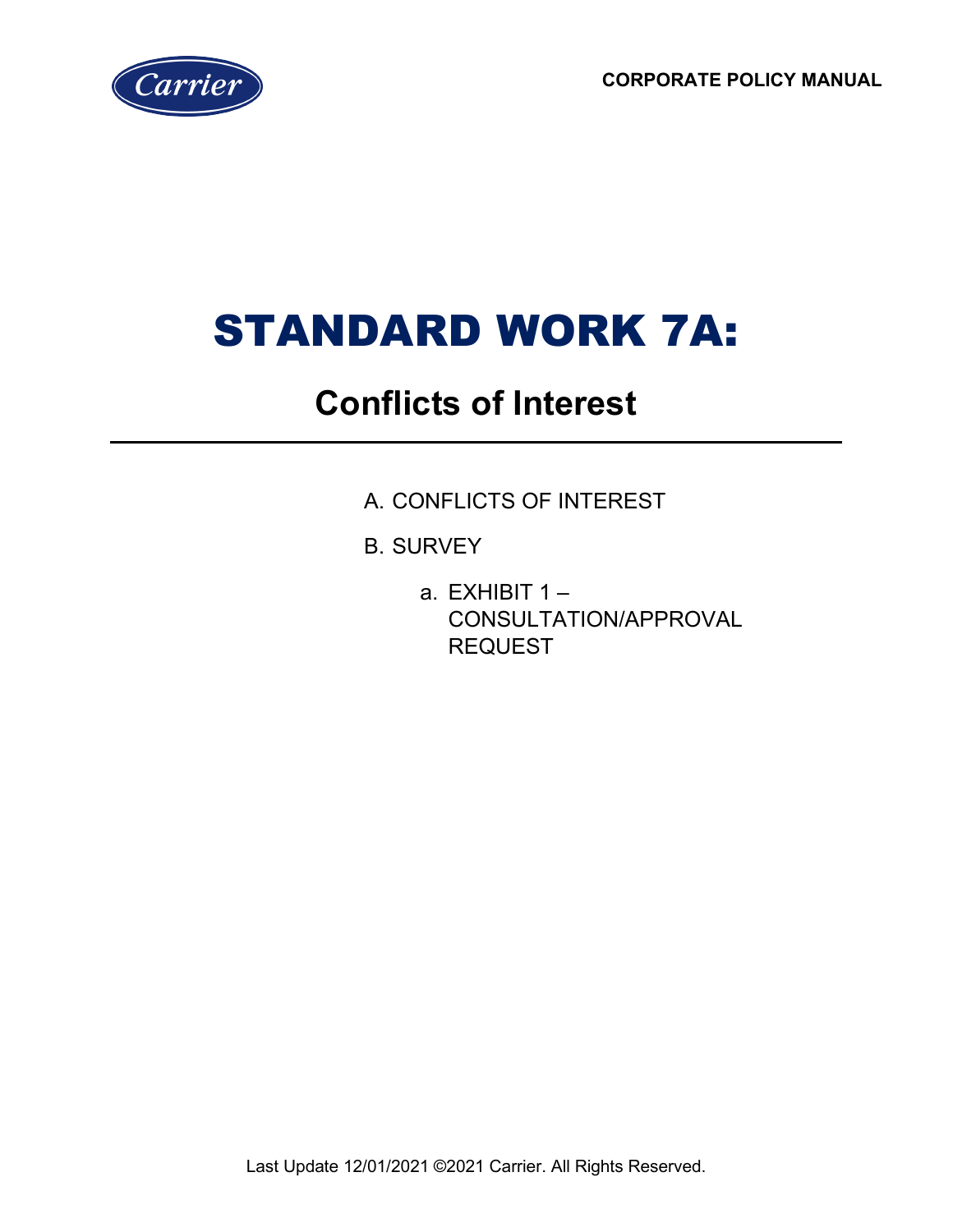

# **A. Conflicts of Interest**

1. Directors, officers and employees of **Carrier** must act in the best interests of **Carrier** and must avoid the use of their position or influence within **Carrier** to engage in activities that could either create a perception of conflict of interest or a direct conflict with the interests of **Carrier**, including:

## **a) Personal relationships that could inappropriately influence decisions or actions.**

- Under this broad Policy, directors, officers and employees must avoid situations and conduct that might compromise their independence, impair their judgment, or exploit their position in **Carrier**.
- (ii) Specifically, family and romantic relationships within a supervisory chain (directly or indirectly) are prohibited, except when separated by at least three supervisory levels. Human Resources has authority to define, interpret, and apply this policy. This will include the power to find that a relationship is acceptable to **Carrier**; provided, however, any such power may be exercised only by Human Resources at **Carrier** WHQ for a person located in the headquarters of a **Reporting Unit**, and only by Human Resources at a **Reporting Unit** HQ for a person located elsewhere within the business. In the exercise of authority under this subparagraph, Human Resources will consider local laws, community norms, and the needs of the business.
- This Policy is intended to avoid the abuse of authority and position. Nothing in this Policy should be construed to limit or discourage active mentoring and associations that contribute to professional development that serves to benefit **Carrier**.

## **b) Financial interests, directly or indirectly (including stock ownership) in any of Carrier's suppliers, customers, or competitors.**

(i) Specifically, directors, officers and employees should not have, either directly or indirectly through relatives or otherwise, a financial or stock ownership interest in **Carrier**'s suppliers, customers or competitors of a size which has the potential of being at variance with the best interests of **Carrier**. Such financial interests should not be so large in amount or significance in relationship to total assets or savings of the individual as to influence their judgment or have the appearance of doing so. A conflict of interest usually results when a **Carrier** director, officer or employee maintains (either directly or indirectly through family members or others) a financial or equity interest in a supplier, customer or competitor that comprises more than 5% of his/her net worth or represents more than 5% of the total amount of the supplier's, customer's, or competitor's equity.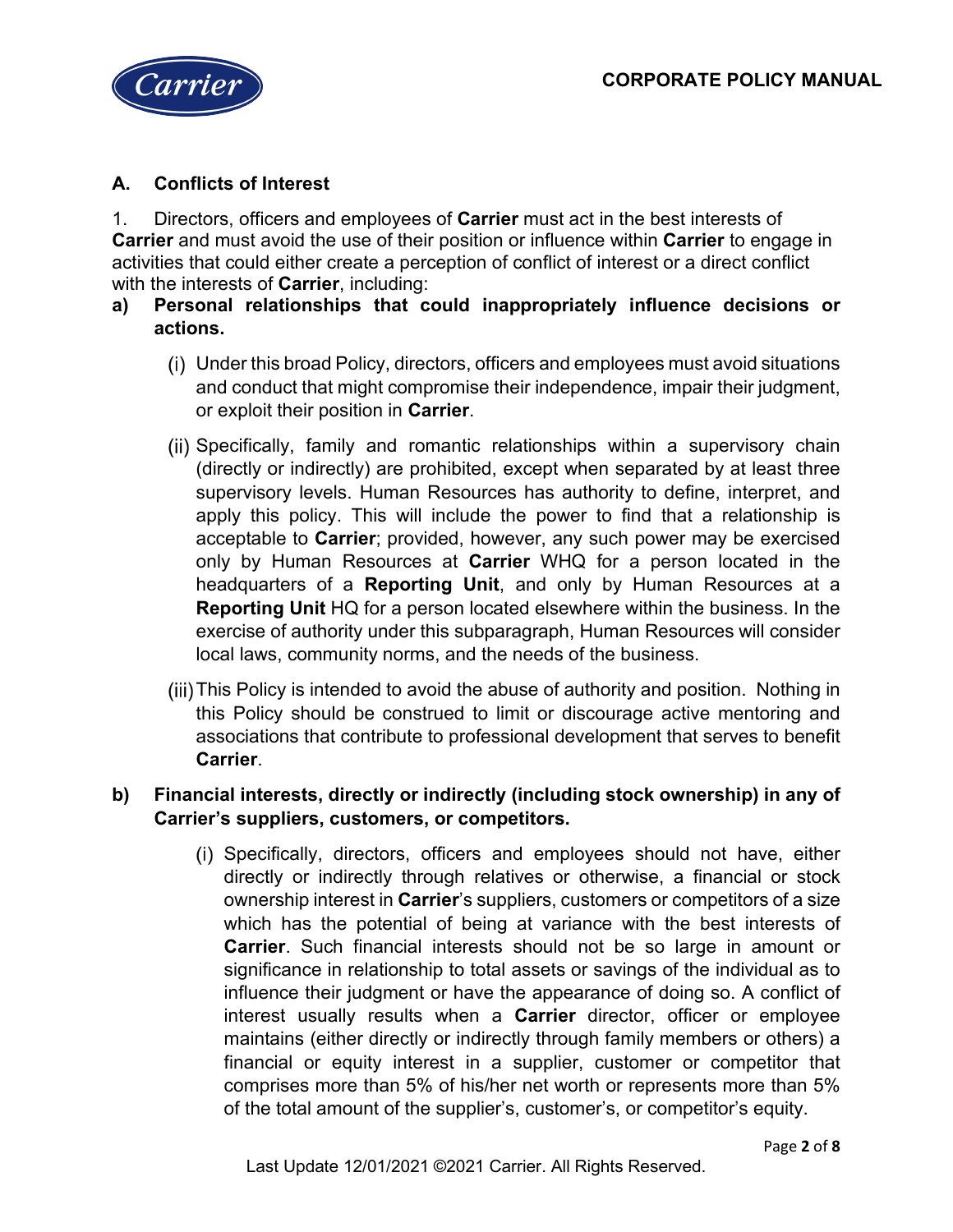

- (ii) The scope of "financial interest" is very broad and can include the employment of relatives or friends by suppliers, customers or competitors of **Carrier**, and outside business arrangements of directors.
- **c) Service to another organization, whether as a director, officer, employee, or consultant, unless disclosed to Carrier and approved by Carrier as not detrimental to Carrier's interests.**
	- No officer or employee shall be employed by or render service to another company or organization as a director, officer, employee or a consultant except with the approval of the chief executive officer of **Carrier** or his/her designee, as set forth on Exhibit 2 hereof who shall be satisfied that (A) such affiliation is not detrimental to the interests of **Carrier**, directly or indirectly, (B) proprietary information of **Carrier** will be safeguarded, (C) undue outside influence will not be brought to bear upon the decisions or actions of the officer or employee in the performance of his/her work for **Carrier** and (D) **Carrier** will not be unduly deprived of the full measure of his/her working time, attention to assigned duties and loyalty. Recognizing each employee's rights of free expression and association, neither notice nor approval is required for participation in a private club or in a recreational, cultural, educational, fraternal, political or religious organization. Although approval is not required for participation in a private club or in a recreational, cultural, educational, fraternal, political or religious organization, officers and employees should remain sensitive to actual or potential conflicts that may arise from such participation and seek advice from their cognizant Ethics & Compliance Officer should potential conflicts arise. Except for efforts directly supporting **Carrier**'s contributions program (see Corporate Policy Manual – Section 11 – Charitable and Philanthropic Contributions), efforts in support of such organizations must be accomplished without **Carrier**'s resources.
	- A **Carrier** director's employment by or service to another company or organization as a director, officer, employee, consultant or otherwise must be disclosed to **Carrier**'s Corporate Secretary in accordance with Board governance procedures, and otherwise whenever it could impair the director's ability to objectively reach determinations solely in the best interests of **Carrier** and its shareholders. These situations are subject to review and approval by **Carrier** in accordance with **Carrier**'s corporate governance rules.

#### **d) Acceptance of a gift, directly or indirectly, from those doing business with or seeking to do business with Carrier.**

As a general rule, no officer or employee shall seek or accept, directly or indirectly, any payments, entertainment, gifts, gratuities, thing of value or any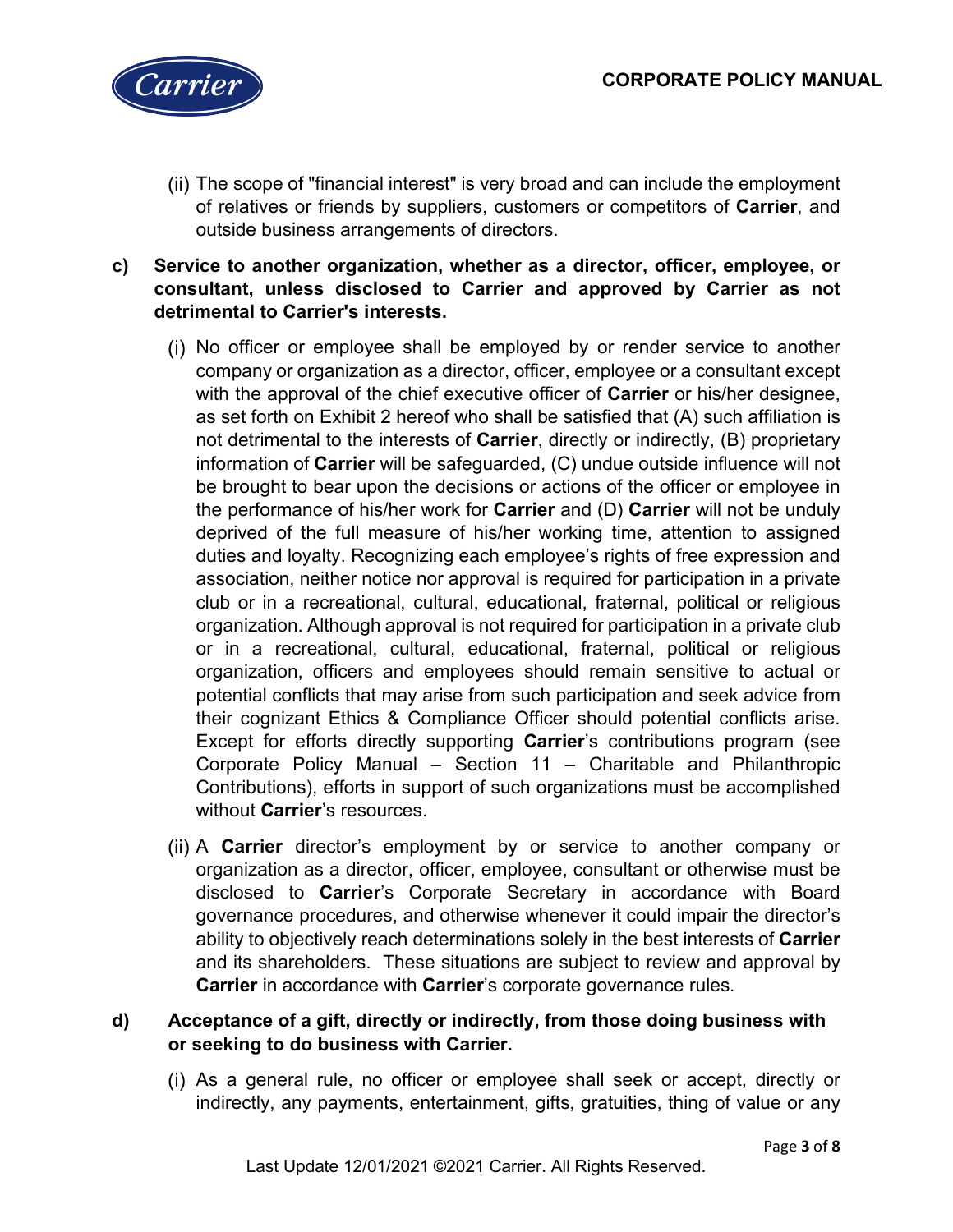

other form of compensation, benefit, or persuasion from suppliers, customers or others doing business with or seeking to do business with **Carrier**. Business gifts that are customary business courtesies and are reasonable in value and frequency may be accepted but should be infrequent and simple tokens of esteem. Stricter limitations apply to employees who have direct purchasing responsibilities, including employees in a purchasing function and others, if designated by the **Reporting Unit** such that the affected employees can be readily identified, including employees who are supplier quality assurance representatives, employees responsible for source selection, or employees authorized to make purchases directly from suppliers. Such employees may only accept (a) beverages, light snacks and business meals served during business meetings held at the facilities of subcontractors, vendors, or suppliers, (b) business meals when in travel status, (c) promotional or advertising items having truly nominal value, such as calendars or pads of paper, and (d) any other gift, entertainment or other gratuity if reported to and approved in writing by the cognizant Ethics & Compliance Officer or the **Carrier** Corporate Vice President, Global Ethics & Compliance.

- Directors of **Carrier** are subject to these restrictions while representing **Carrier** incident to their service on the Board of Directors.
- **e) Employees, directors, officers who have access to confidential information are not permitted to use or share that information for purposes of trading securities or for any other purpose except the conduct of Carrier business; this prohibition includes trading in Carrier's securities on the basis of "inside" information.**
	- (i) In addition, there may be situations where a director, officer, employee, or third party providing services to **Carrier**, through his/her work with **Carrier**, receives confidential or inside information concerning **Carrier**, the publication of which would be likely to have a material effect upon the market price of a security of **Carrier**, or of another entity. This information may not be used or transmitted until such information is a matter of general public knowledge. See CPM 13 Investor Relations, Securities Reporting & Trading.

## **f) Receipt of any other improper personal benefits as a result of a position within Carrier.**

Under certain circumstances, **Carrier** is required to disclose transactions in which "related parties" have an interest, including directors, executive officers, and their family members. These transactions include any business dealings or employment relationships -- other than providing normal employee benefits -- that could create potential conflicts of interest that directly or indirectly benefit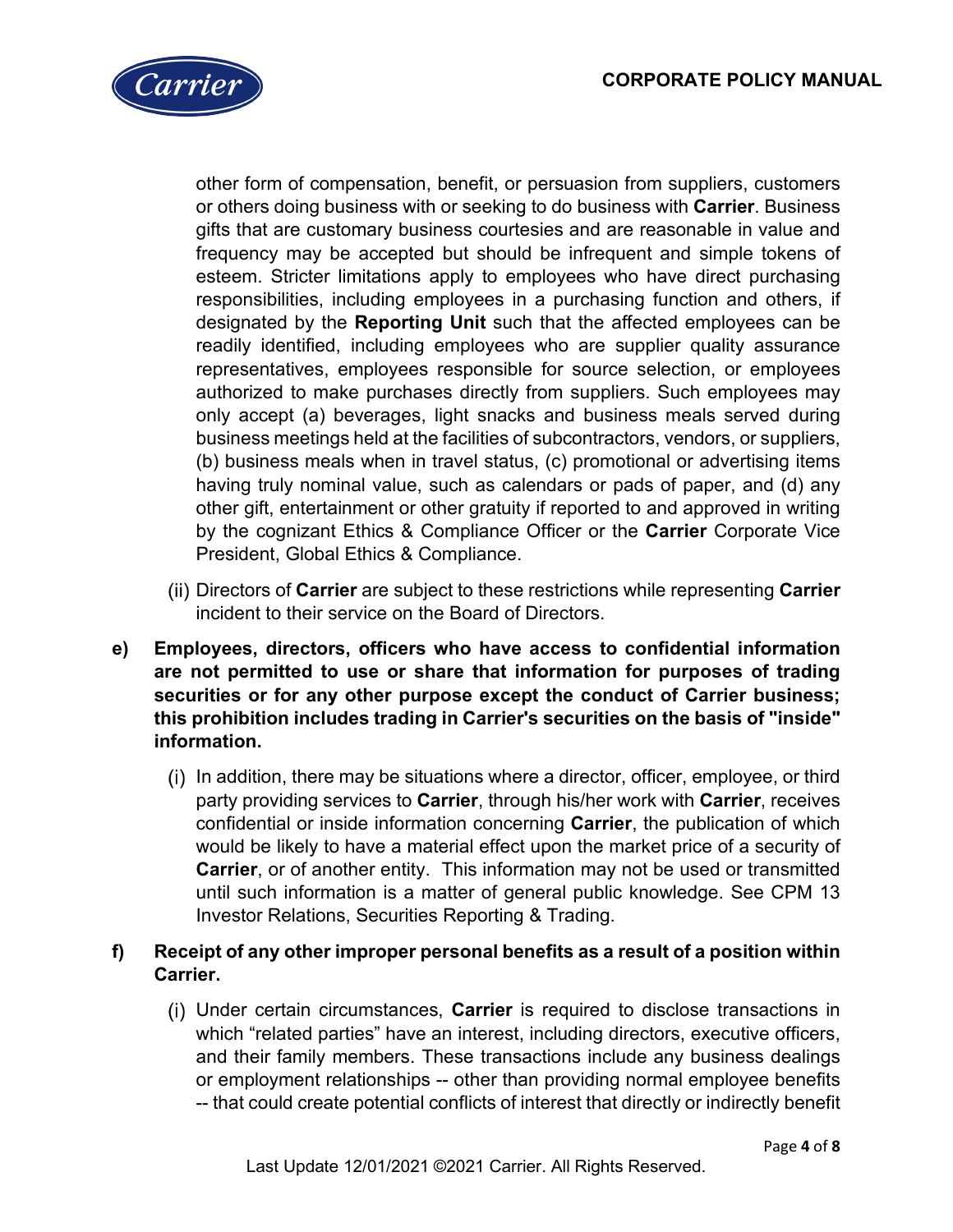

the related party involved, as opposed to **Carrier** shareholders. **Carrier** shall not enter into a transaction, arrangement, or relationship if they could create a perception of a conflict of interest unless approved in advance as described in Exhibit 1 and in **Carrier**'s Corporate Governance Guidelines.

#### **g) Pledging, Hedging and Short Sales of Carrier Stock.**

- Directors and executive officers of **Carrier** as defined by Section 16 of the Securities Exchange Act are prohibited from pledging or assigning an interest in **Carrier** stock, stock options or other equity interests as collateral for a loan. Such transactions are contrary to **Carrier**'s expectation that directors and executive officers maintain sufficient unencumbered personal economic interests in **Carrier**'s stock to ensure alignment with shareowner interests. Pledging of stock or of the rights to acquire stock undermines this objective.
- Note that a broader prohibition on hedging and short sales is contained in CPM 13. This applies more broadly to all **Carrier** officers and employees.

#### **B. Survey**

- 1. **Carrier** periodically will survey its directors, officers, and certain employees for actual or potential conflicts of interest.
- 2. The **Carrier** Corporate Secretary will survey members of the Board of Directors, as described in the Board's governance guidelines.
- 3. The following officers and employees shall be surveyed by the **Carrier** Corporate Vice President, Global Ethics & Compliance:
	- a) All elected or appointed directors and officers of **Carrier** and its **Reporting Units**;
	- b) Each employee in M5/P5 or above, or equivalent salary grades/levels in **Reporting Units** not using this grade system;
	- c) Each employee below M5/P5 who, by reason of his or her duties or position, may negotiate, approve, recommend or influence the award of contracts, subcontracts, purchase orders, blanket purchase orders or individual orders under any of the above, for the purchase or sale of products or services; and
	- d) Each employee below M5/P5 who, by reason of his or her duties or position, directly supports a purchasing function, such as vendor quality control, establishment of requirements or specifications for purchase or source evaluation, approval or selection.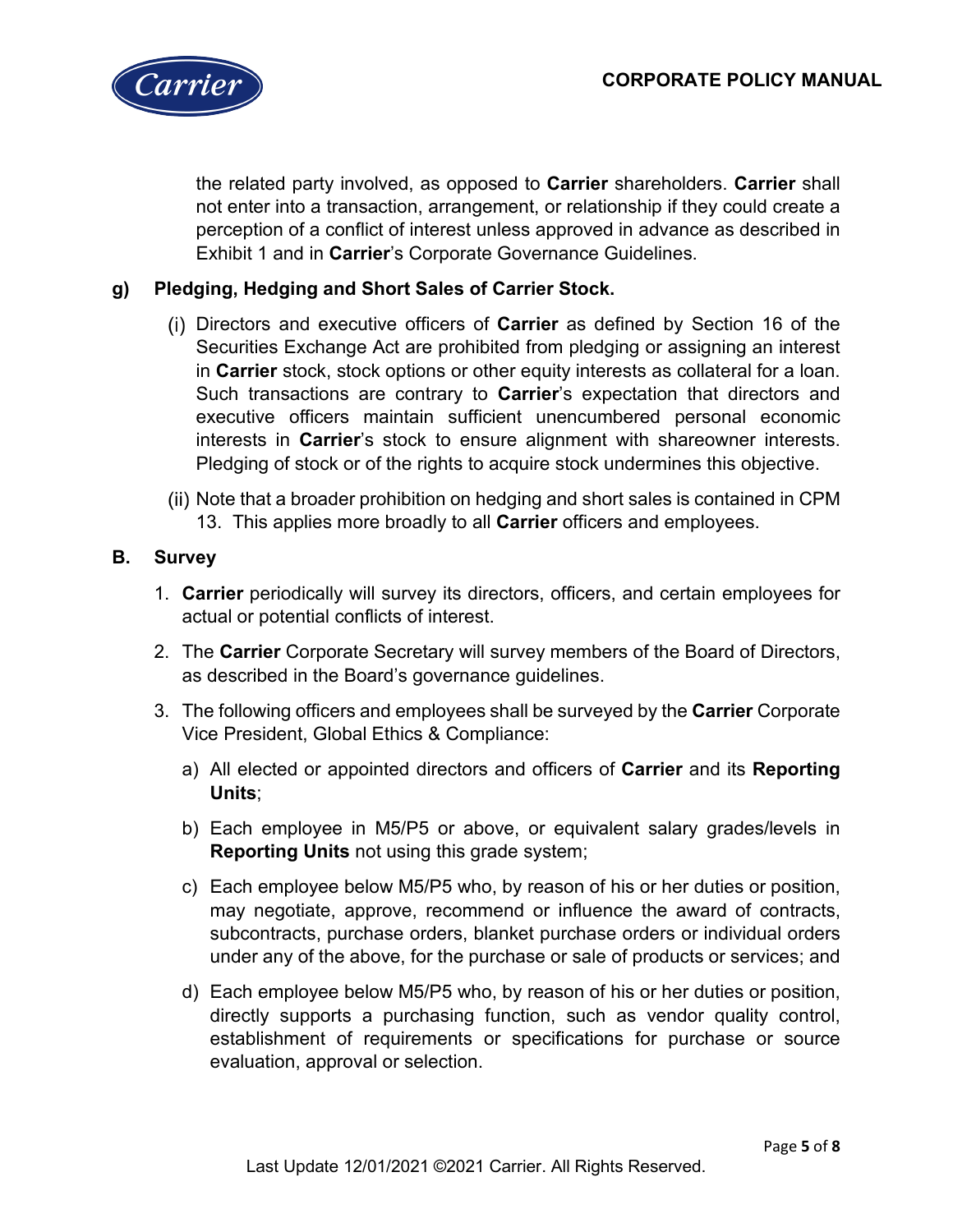

- e) Included among the employees covered under (c) or (d) above are marketing personnel, transportation managers, quality assurance representatives resident at a vendor facility, employees responsible for procurement of supplies or services under blanket purchase orders, employees responsible for engagement of consultants or other professionals, employees authorized to make credit card purchases, and employees having significant duties and responsibilities for construction projects, scrap disposal, advertising, public relations, and information technology.
- f) These criteria are not intended to be exhaustive. It is left to the discretion of the **Reporting Unit**'s Human Resources Department, with assistance from the Ethics & Compliance Officer, to identify employees whose duties and responsibilities could give rise to conflicts of interest.
- g) Although the survey is intended to reach as many employees as possible, employees who may not be covered during the survey may become subject to these requirements during the year. Human Resources departments are responsible for assuring that new or updated statements, e.g., those necessitated by new hires and/or transfers, promotions, changes in responsibilities and the like, are obtained and reviewed as soon as practicable after the employee becomes subject to these requirements.
- h) Executing the survey is a requirement of employment and continued employment.
- 4. The **Carrier** Corporate Secretary's Office will retain surveys completed by directors; actual or potential conflicts will be resolved in accordance with **Carrier**'s governance standards and pertinent laws, regulations and stock exchange rules. All other surveys must be retained in accordance with pertinent **Carrier** record retention policies.
- 5. When a survey discloses any matter or raises a question, the facts and a recommended resolution will be reviewed and approved or disapproved in accordance with Exhibit 2, or, if applicable, according to the Board of Director's governance guidelines. The **Reporting Unit**'s chief executive shall be consulted on matters involving senior management of the unit or other significant matters. A written response from the Ethics & Compliance Officer shall be addressed to the officer or employee, indicating the disposition or resolution of any conflict situation that was disclosed. This determination may require the officer or employee to divest, dissolve, or otherwise mitigate the actual or potential conflict, and can include job reassignment or termination of employment by **Carrier** if, in the company's reasonable determination, this will provide the most effective resolution of the conflict or apparent conflict.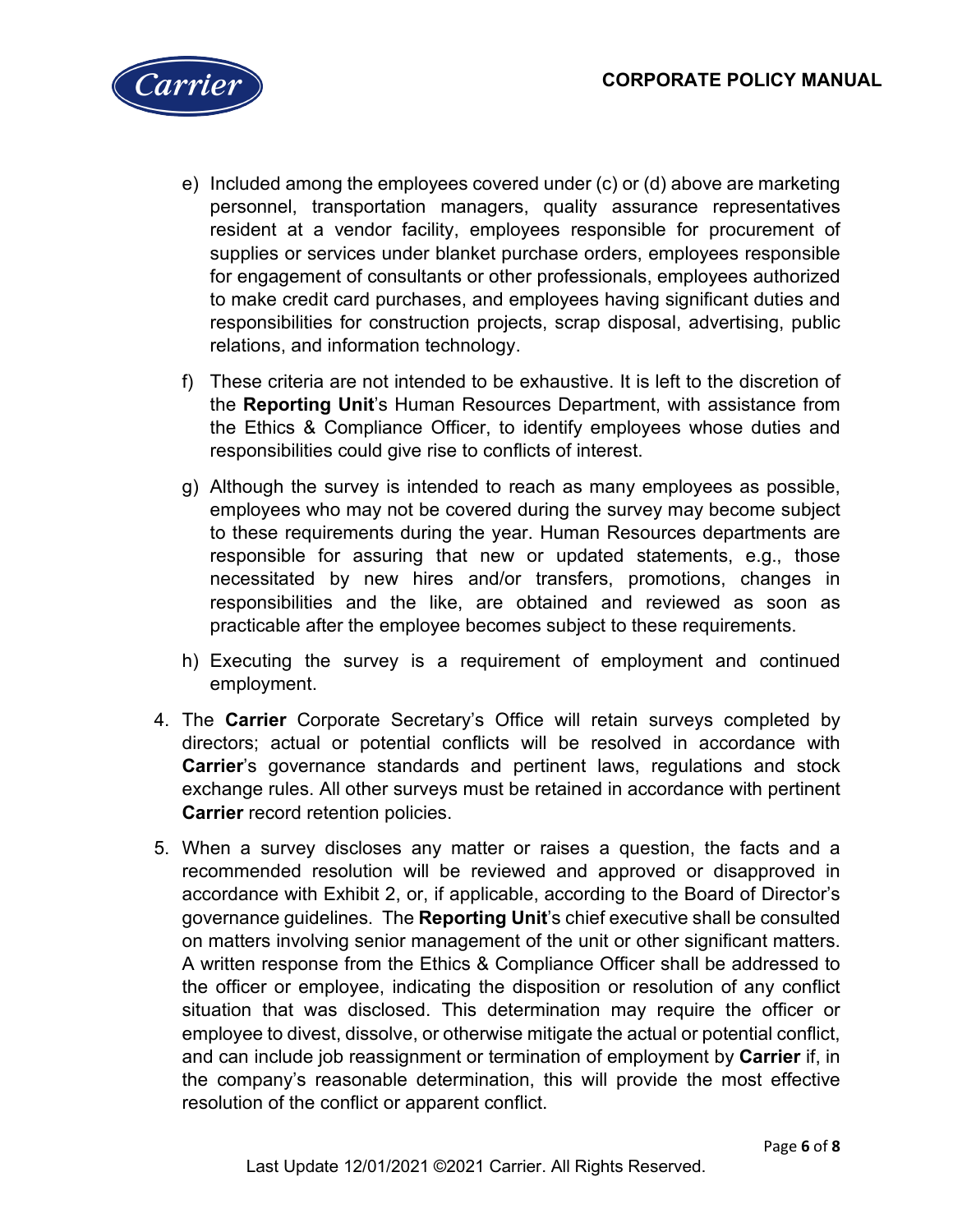

# **EXHIBIT 1**

#### **Conflict of Interest – Consultation/Approval Request**

#### **Part 1**

If request was received by the Local Ethics & Compliance Officer (LECO), this completed form must be submitted to the Regional ECO (RECO) / Regional Ethics & Compliance Lead for handling in accordance with the Conflict of Interest/Approval Matrix (Exhibit 2). If information was initially received by the RECO / Regional Ethics & Compliance Lead, he/she shall consult with the LECO and complete Parts 1 and 2 and, if applicable, convey the completed form to the Executive Director, Ethics & Compliance Counsel and RECO / Regional Ethics & Compliance Lead for handling in accordance with the Conflict of Interest Consultation/Approval Matrix.

Name of receiving Ethics & Compliance Officer (ECO):

Date received:

Name of employee:

Organization/unit/location:

Employee's title, grade, duties/function:

How was this actual or potential conflict identified (e.g., annual survey, inquiry, investigation, etc):

Detailed description of the facts and circumstances. Please provide specific times and dates that events occurred and identities/roles of all involved parties. Discuss fully the responsibilities of the affected **Carrier** employee, why these circumstances may represent a conflict of interest and what, if any, steps can be taken to mitigate or eliminate the conflict. (Attach additional pages if necessary):

Employee's immediate supervisor:

Management's recommendation: